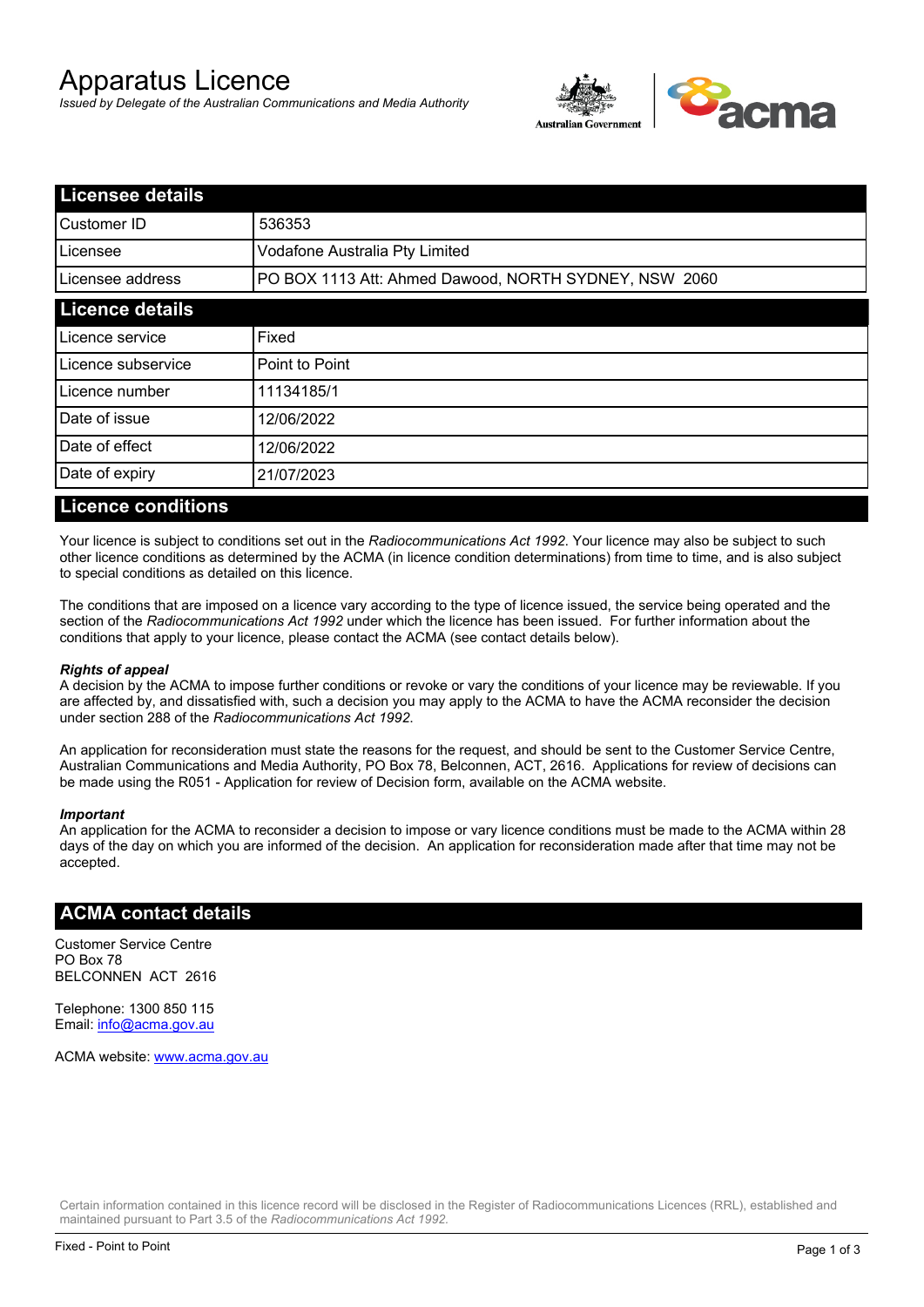# **Advisory Notes applying to licence no.: 11134185/1**

Conditions applicable to the operation of Point to Point station(s) authorised under this licence can be found in the Radiocommunications Licence Conditions (Apparatus Licence) Determination and the Radiocommunications Licence Conditions (Fixed Licence) Determination, the 'fixed licence lcd'. Copies of these determinations are available from the ACMA and from the ACMA home page (www.acma.gov.au).